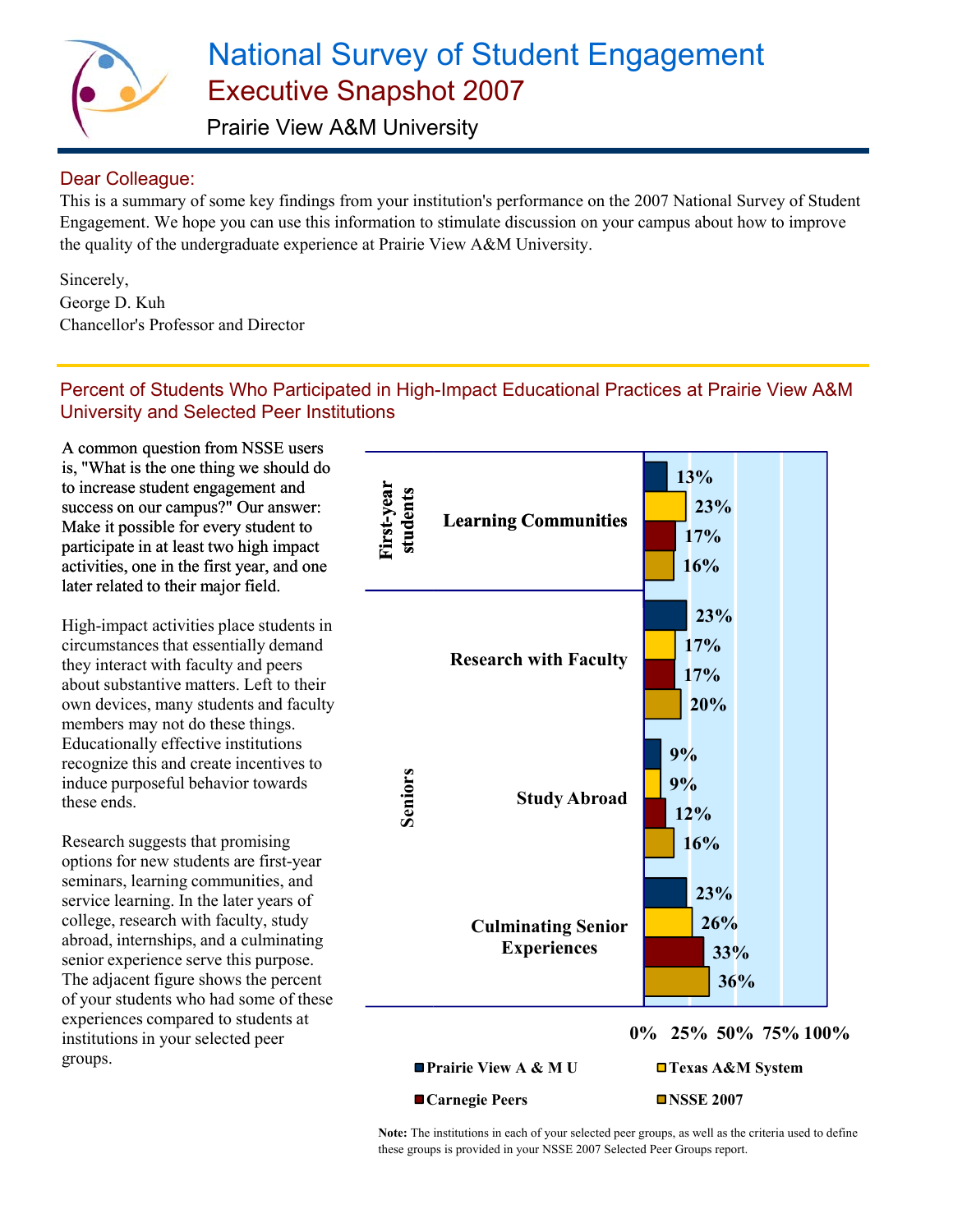### NSSE 2007 Question Comparisons

By examining individual questions, you can better understand what contributes to your institution's overall performance. The following two sections feature the five questions where your first-year and senior students scored the highest and the five questions where they scored the lowest, *in relation to students at your first selected peer/consortium group.* 

While these questions were chosen to represent the largest percentage differences (in actual percentage points), they may not be the most important to your institutional mission or current program or policy goals. We encourage you to review your *NSSE 2007 Institutional Report* for additional results of specific interest to your campus.

| <b>Highest Performing Areas</b> |                            |                                                                                   |                                      |                        | <b>Comparison Groups</b> |                  |
|---------------------------------|----------------------------|-----------------------------------------------------------------------------------|--------------------------------------|------------------------|--------------------------|------------------|
| Ouest.                          |                            | Bench. <sup>1</sup> Percent of students who                                       | <b>Prairie</b><br>View $A \&$<br>M U | Texas<br>A&M<br>System | Carnegie<br>Peers        | <b>NSSE 2007</b> |
|                                 | <b>First-Year Students</b> |                                                                                   |                                      |                        |                          |                  |
| 1r.                             | LAC                        | Worked harder than you expected to meet an instructor's expectations <sup>2</sup> | <b>74%</b>                           | 51%                    | 54%                      | 54%              |
| 3c.                             | LAC                        | Wrote at least one paper or report of 20 pages or more                            | 43%                                  | 14%                    | 16%                      | 16%              |
| la.                             | ACL                        | Asked questions/contributed to class discussions <sup>2</sup>                     | 62%                                  | 42%                    | 60%                      | 59%              |
| 1 <sub>b</sub>                  | ACL                        | Made a class presentation <sup>2</sup>                                            | 54%                                  | 23%                    | 34%                      | 32%              |
| 10.                             | SFI                        | Talked about career plans with a faculty member or advisor <sup>2</sup>           | 54%                                  | 28%                    | 30%                      | 30%              |
| <b>Seniors</b>                  |                            |                                                                                   |                                      |                        |                          |                  |
| 1 <sub>b</sub>                  | ACL                        | Made a class presentation <sup>2</sup>                                            | 89%                                  | 59%                    | 66%                      | 62%              |
| 1j.                             | ACL                        | Tutored or taught other students (paid or voluntary) <sup>2</sup>                 | 45%                                  | 24%                    | 21%                      | 23%              |
| 1k.                             | ACL                        | Did a community-based project as part of a regular course <sup>2</sup>            | 40%                                  | 18%                    | 19%                      | 18%              |
| 1s.                             | SFI                        | Worked with faculty members on activities other than coursework <sup>2</sup>      | 43%                                  | 22%                    | 22%                      | 24%              |
| 9d.                             | <b>EEE</b>                 | Spent more than 5 hours/week participating in co-curricular activities            | 44%                                  | 25%                    | 22%                      | 27%              |





The adjacent figure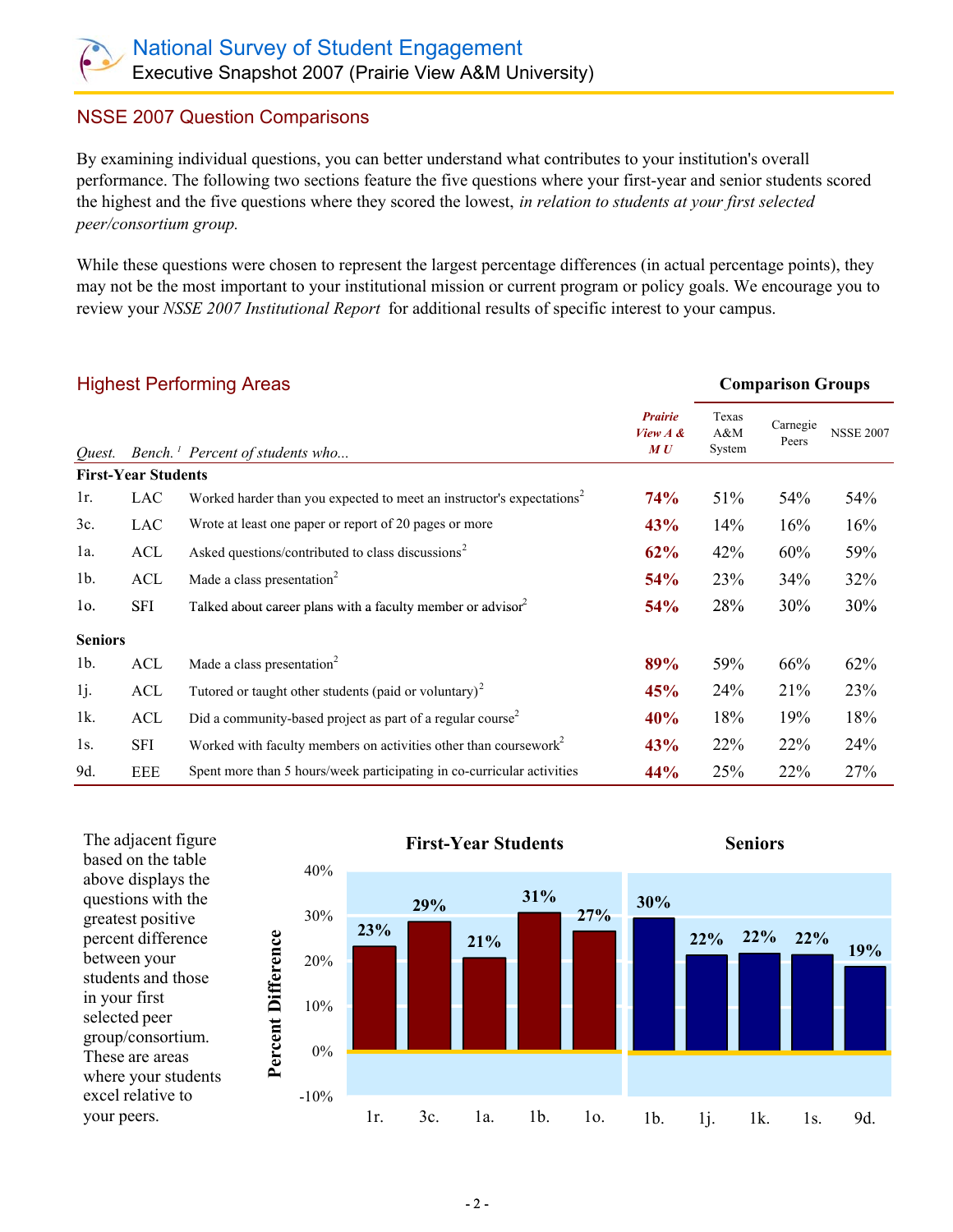

#### **Comparison Groups**

| Quest.                     |            | Bench. <sup>1</sup> Percent of students who                                         | <b>Prairie</b><br>View $A \&$<br>MU | Texas<br>A&M<br>System | Carnegie<br>Peers | <b>NSSE 2007</b> |
|----------------------------|------------|-------------------------------------------------------------------------------------|-------------------------------------|------------------------|-------------------|------------------|
| <b>First-Year Students</b> |            |                                                                                     |                                     |                        |                   |                  |
| 3a.                        | LAC        | Read more than 10 assigned books or book-length packs of readings                   | 19%                                 | 27%                    | 34%               | 37%              |
| 9a.                        | <b>LAC</b> | Spent more than 10 hours/week preparing for class (studying, etc.)                  | 42%                                 | 56%                    | 52%               | 58%              |
| 7b.                        | <b>EEE</b> | Participated in community service or volunteer work                                 | <b>33%</b>                          | 52%                    | 36%               | 40%              |
| 7c.                        | EEE        | Participated in a learning community                                                | 13%                                 | 23%                    | 17%               | 16%              |
| 8a.                        | <b>SCE</b> | Positively rated their relationships with other students <sup>3</sup>               | 75%                                 | 85%                    | 79%               | 81%              |
| <b>Seniors</b>             |            |                                                                                     |                                     |                        |                   |                  |
| 3e.                        | <b>LAC</b> | Wrote more than 10 papers or reports of fewer than 5 pages                          | 14%                                 | 25%                    | 32%               | 33%              |
| $10a$ .                    | <b>LAC</b> | Said the institution emphasizes studying and academic work <sup>4</sup>             | 70%                                 | 80%                    | 79%               | 80%              |
| 8a.                        | <b>SCE</b> | Positively rated their relationships with other students <sup>3</sup>               | 72%                                 | 86%                    | 82%               | 83%              |
| 8b.                        | <b>SCE</b> | Positively rated their relationships with faculty members <sup>3</sup>              | 65%                                 | 81%                    | 80%               | 80%              |
| 8c.                        | <b>SCE</b> | Positively rated their relationships with admin. personnel and offices <sup>3</sup> | 56%                                 | 62%                    | 55%               | 55%              |



**Notes**

<sup>1</sup> LAC=Level of Academic Challenge; ACL=Active and Collaborative Learning; SFI=Student Faculty Interaction; EEE=Enriching Educational Experiences; SCE=Supportive Campus Environment

2 Combination of students responding 'very often' or 'often'

<sup>3</sup> Rated at least 5 on a 7-point scale

Lowest Performing Areas

4 Combination of students responding 'very much' or 'quite a bit'

## Respondent Characteristics

The adjacent table displays your number of respondents, response rates, and sampling errors. Sampling error (ideally below 5%) is an estimate of the margin by which the true percentage of your students on a given item differs from the reported percentage because not all of your students were surveyed.

|                     |    |      | Resp. Sampling |
|---------------------|----|------|----------------|
|                     | N  | Rate | Error          |
| First-Year Students | 29 |      | $10\% +18.1\%$ |
| <b>Seniors</b>      | 26 |      | $10\% +19.1\%$ |